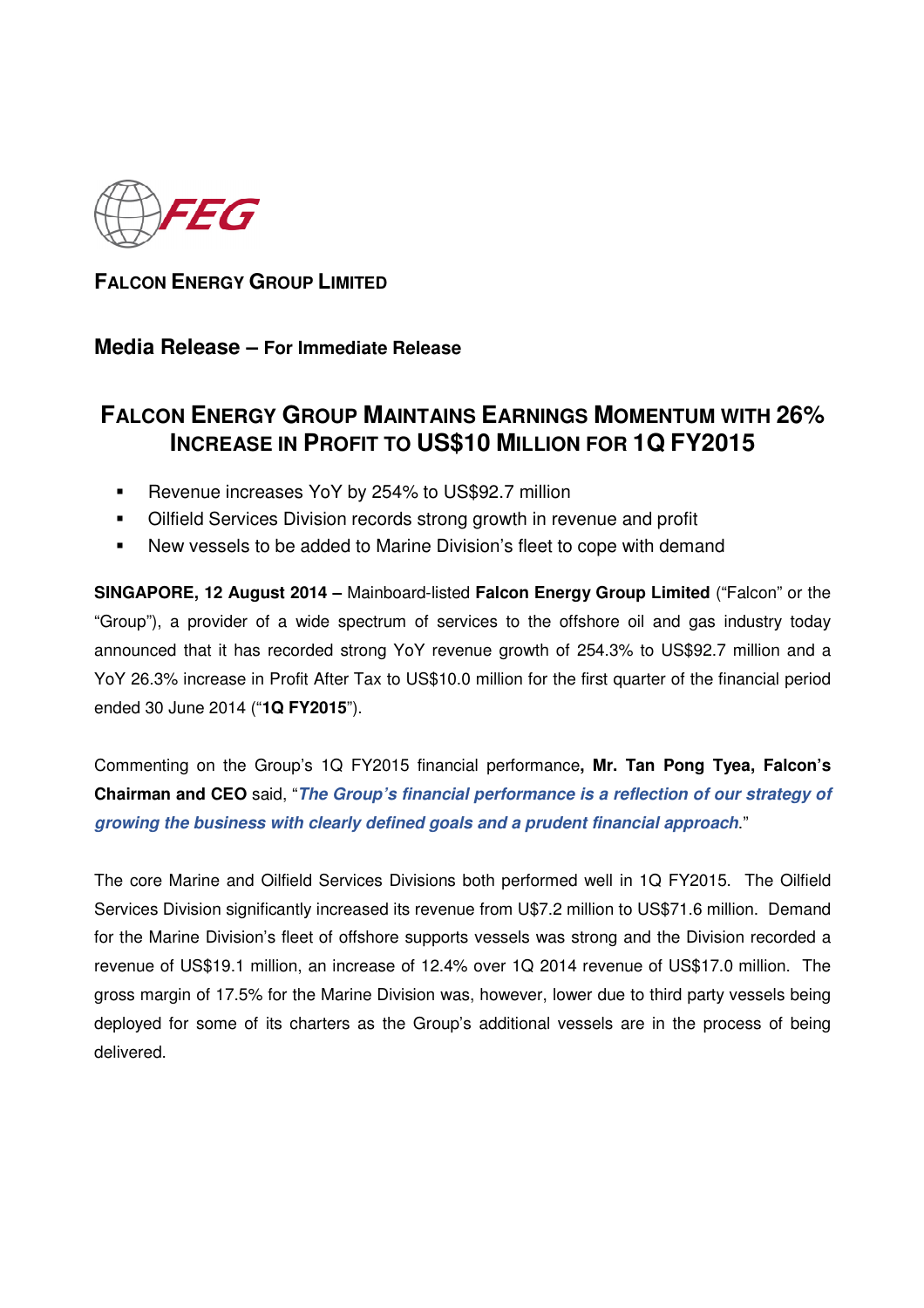### **Healthy Balance Sheet**

The Group's financial position continues to strengthen on the back of overall growth. Total Assets increased from US\$575.2 million as at 31 March 2014 to US\$600.7 million as at 30 June 2014. For the same period, Current Assets increased from US\$217.0 million to US\$222.4 million as at 30 June 2014. As at 30 June 2014, the Group's Net Assets was US\$269.3 million.

### **Business Outlook for Offshore Marine**

The capex of oil majors and national oil companies for more cost efficient and less risky shallow water exploration and production activities is expected to be sustained by strong demand for oil from the growing economies.

For the medium term, the Group is expanding its fleet of offshore support vessels, oilfield services and project works to secure a wider range of customers; at the same time, establishing its drilling services and energy resources business.

Mr. Tan Pong Tyea added, "**We take note of the ever- evolving business environment of the offshore oil & gas sector and are cautiously optimistic of Falcon Energy's business outlook.**"

 $\sim$  ~ end ~~~